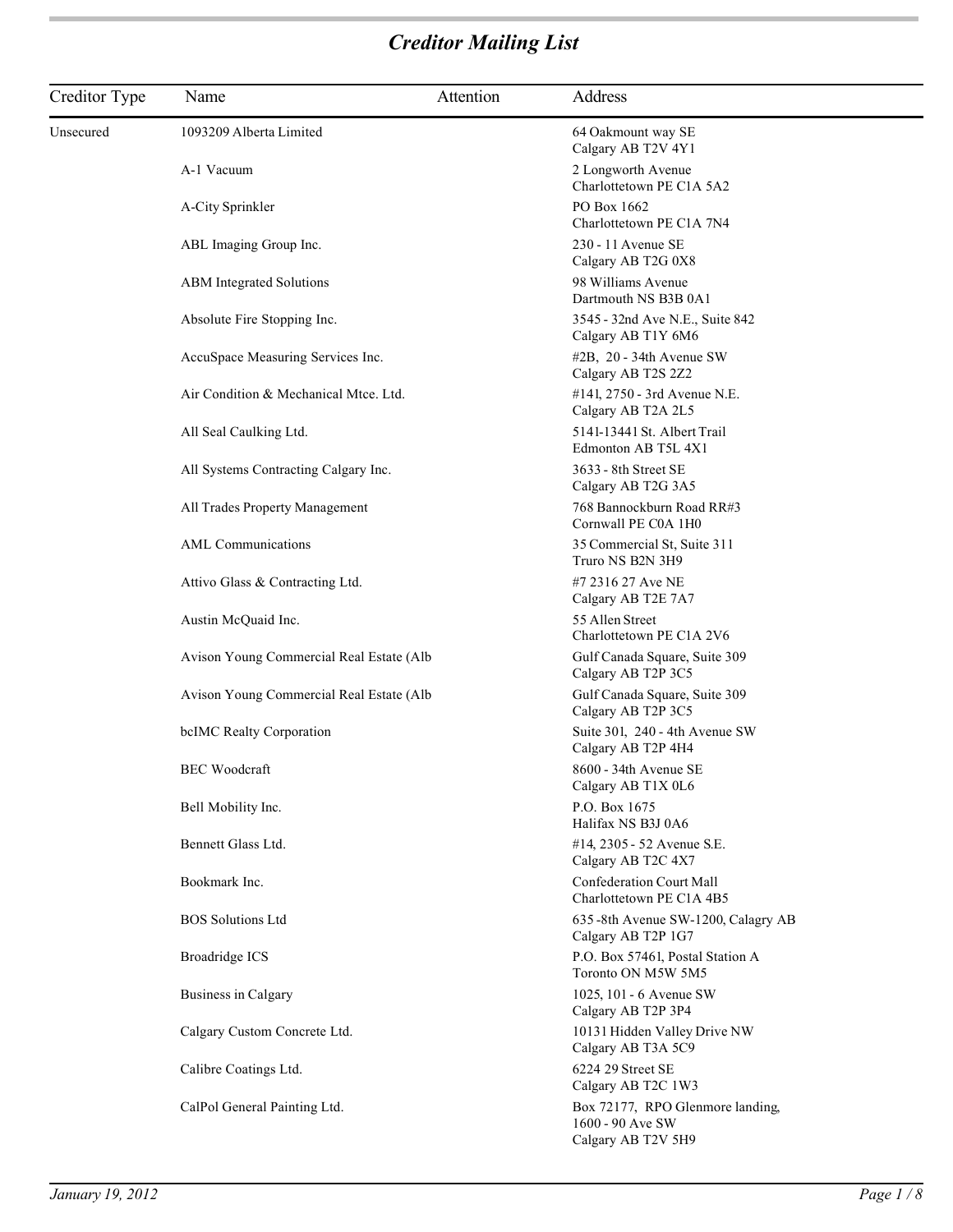| Creditor Type | Name                                     | Attention                                          | Address                                                         |
|---------------|------------------------------------------|----------------------------------------------------|-----------------------------------------------------------------|
| Unsecured     | Canada Revenue Agency                    |                                                    | Technology Centre 875 Heron Road<br>Ottawa ON K1A 1B1           |
|               | Canadian Envirotec Inc.                  |                                                    | 12 Chippewa Road<br>Sherwood Park AB T8A 3Y1                    |
|               | Canadian Hotel Supply                    |                                                    | 100 South Milwaukee Avenue<br>Vernon Hills IL 60061-4305 USA    |
|               | Canadian Tubular Services                |                                                    | 635 -8th Avenue SW-1200<br>Calgary AB T2P 1G7                   |
|               | Canadian Tubular Services                |                                                    | 635-8th Avenue SW-1200, Calagry AB<br>Calgary AB T2P 1G7        |
|               | Cassells Brock & Blackwell LLP in Trust  |                                                    | 36 Toronto Street, Suite 500<br>Toronto ON M5C 2C5              |
|               | CE Franklin Ltd.                         |                                                    | 635 -8th Avenue SW-1800<br>Calgary AB T2P 1G7                   |
|               | CE Franklin Ltd.                         |                                                    | 635-8th Avenue SW-1800, Calagry AB<br>Calgary AB T2P 1G7        |
|               | Centron Construction Corporation         |                                                    | 175, 4639 Manhattan Road SE<br>Calgary AB T2G 4B3               |
|               | Cheap Hauling Ltd.                       |                                                    | Box 10, Site 3, RR 1<br>High River AB T1V 1N1                   |
|               | Churchill Estates CCN #713076            |                                                    | 1414 - 8th Street S.W. #400<br>Calgary AB T2R 1J6               |
|               | CIBC Mellon T46205                       |                                                    | P.O. Box 46205 Station A<br>Toronto ON M5W 4K9                  |
|               | Circor Energy Products Canada            |                                                    | 308-4th Avenue SW-2500<br>Calgary AB T2P 0H7                    |
|               | Circor Energy Products Canada            |                                                    | 308-4th Avenue SW-26th Floor<br>Calgary AB T2P 0H7              |
|               | City of Calgary                          |                                                    | P.O. Box 2100, Station M<br>Calgary AB T2P 2M5                  |
|               | City of Charlottetown                    | c/o David W. Hooley - P.O. Box 486<br>Cox & Palmer | Charlottetown PE C1A 7L1                                        |
|               | CNW Group                                |                                                    | 20 Bay Street Waterpark Place, Suite 1500<br>Toronto ON M5J 2N8 |
|               | Colliers International Realty Advisors I |                                                    | 1000, 335 8th Avenue SW<br>Calgary AB T2P 1C9                   |
|               | Computer Resource Charlottetown          | Tim Jenkins                                        | P.O. Box 251<br>Charlottetown PE C1A 7K4                        |
|               | Cougar Contractors                       |                                                    | 6227-2nd Street SE #124<br>Calgary AB T2H 1J5                   |
|               | CP Construction Corporation              |                                                    | 175 4639 Manhattan Rd. SE<br>Calgary AB T2G 4B3                 |
|               | Cudmore Hospitality Consulting Inc.      |                                                    | 2 Templar Avenue<br>Charlottetown PE C1A 8Y2                    |
|               | Cushman & Wakefield LePage Inc.          |                                                    | Valuation & Advisory, 33 Yong Street,<br>Suite 1000             |
|               | Custom Electric                          |                                                    | Toronto ON M5E 1S9<br>1725 27th Ave. NE<br>Calgary AB T2E 7E1   |
|               | D. C. M. Mechanical Ltd.                 |                                                    | 6335 - 10 St. S.E.<br>Calgary AB T2H 2Z9                        |
|               | Day Nite Neon Signs Ltd.                 |                                                    | 35 Fielding Avenue<br>Dartmouth NS B3B 1E3                      |
|               | DBA Solar Electric Inc.                  |                                                    | PO Box 121<br>Hunter River PE C0A 1N0                           |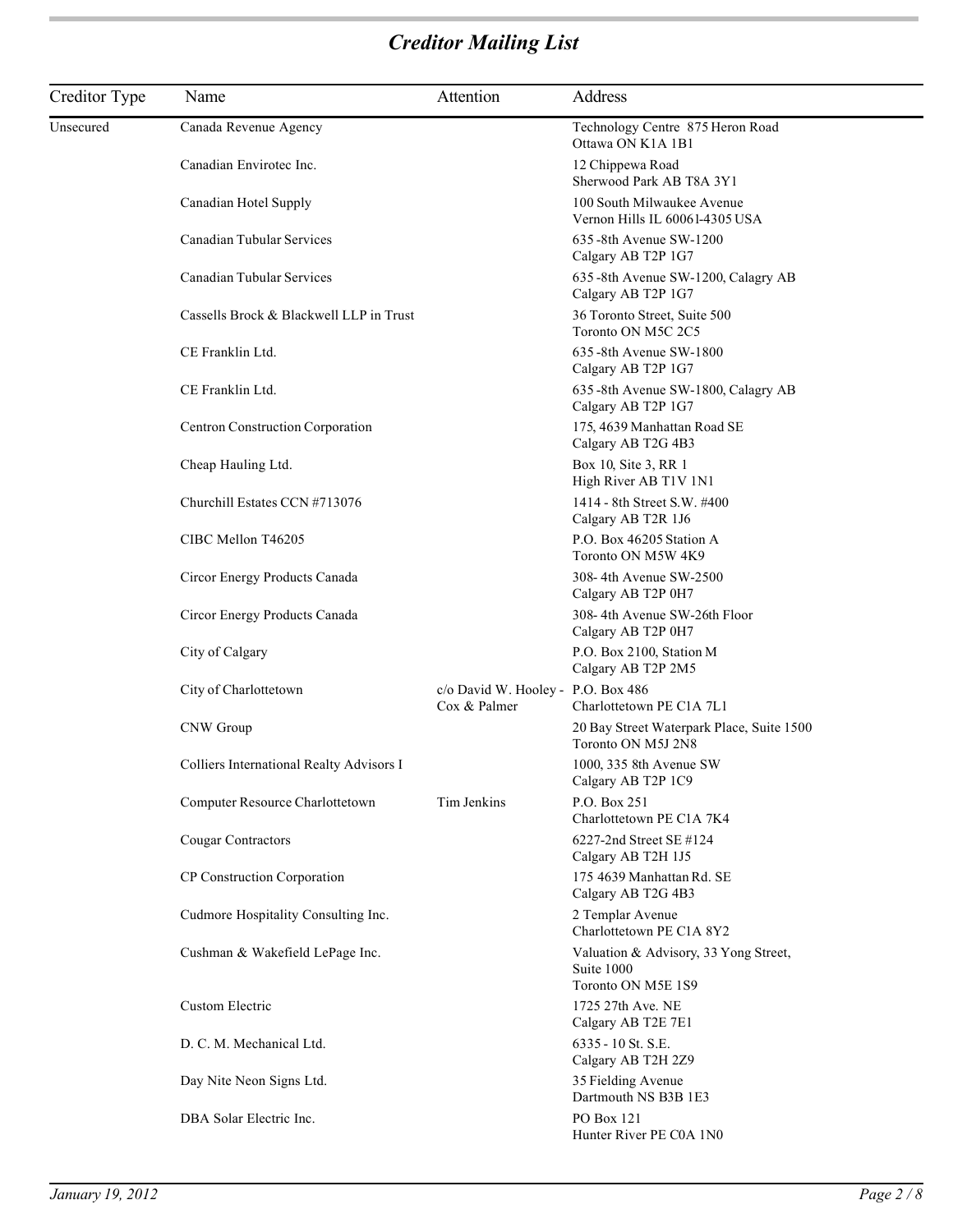| Creditor Type | Name                                 | Attention | Address                                                                             |
|---------------|--------------------------------------|-----------|-------------------------------------------------------------------------------------|
| Unsecured     | DEGI Homburg Harris LP               |           | 207 9th Avenue<br>Calgary AB T2P 1K3                                                |
|               | Delta Prince Edward                  |           | 18 Queen Street<br>Charlottetown PE C1A 4A1                                         |
|               | Denis Office Supplies (UE)           |           | 123 Lutz Street<br>Moncton NB E1C 5E8                                               |
|               | DHL Customs Brokerage Ltd.           |           | 200 Westcreek Blvd.<br>Brampton ON L6T 5T7                                          |
|               | Direct Energy Business Services - AB |           | PO Box 2425<br>Edmonton AB T5J 2R4                                                  |
|               | Direct Energy Regulated Services     |           | PO Box 2427<br>Edmonton AB T5J 2R4                                                  |
|               | Dominion Protection Services Ltd.    |           | Suite 247, 1935 32nd Ave NE<br>Calgary AB T2E 7C8                                   |
|               | Dramis Network Cableing Ltd.         |           | 75 Akerley Blvd Unit F<br>Dartmouth NS B3B 1R7                                      |
|               | Dundee Arms Inn                      |           | 200 Pownal St.<br>Charlottetown PE C1A 3W8                                          |
|               | Dyne Holdings Ltd.                   |           | P.O. Box 1810<br>Charlottetown PE C1A 7N5                                           |
|               | EBA Engineering Consultants Ltd.     |           | Riverbend Atrium One<br>Calgary AB T2C 2X5                                          |
|               | Federal Express Canada Ltd.          |           | P.O. Box 4626 Toronto Stn A<br>Toronto ON M5W 5B4                                   |
|               | Fin - Wall Site Services Ltd.        |           | #112, 2850 - 107 Avenue S.E.<br>Calgary AB T2Z 3R7                                  |
|               | Fitzgerald and Snow                  |           | 190 Greenwood Drive<br>Summerside PE C1N 4K2                                        |
|               | FMC Building Services Inc.           |           | Unit 6, 3300 14th Avenue NE<br>Calgary AB T2A 6J4                                   |
|               | Gienow Windows & Doors               |           | 7140-40 Street SE<br>Calgary AB T2C 2B6                                             |
|               | Giusti Group Limited Partnership     |           | #4 Industry Way SE<br>Calgary AB T3S 0A2                                            |
|               | Grant Thornton LLP- Halifax          |           | Cogswell Tower - Suite 1100, 2000<br><b>Barrington Street</b><br>Halifax NS B3J 3K1 |
|               | Greenlife Landscaping (1995) Ltd.    |           | Bay #6, 4429 - 6 Street NE<br>Calgary AB T2E 3Z8                                    |
|               | Gypsum Drywall (Southern) Ltd.       |           | Box 177<br>De Winton AB T0L 0X0                                                     |
|               | HALCRAFT PRINTING LTD.               |           | 2688 ROBIE ST<br>Halifax NS B3K 4N8                                                 |
|               | Hearts and Flowers                   |           | 49 University Avenue<br>Charlottetown PE C1A 4K7                                    |
|               | Hilti Canada Corporation             |           | 6790 Centry Ave. Suite 300<br>Mississauga ON L5N 2V8                                |
|               | Hirtles Sound Solutions              |           | 106 Kensington Road, Unit H<br>Charlottetown PE C1A 5J5                             |
|               | Homburg Canada Inc.                  |           | 32 Akerley Blvd.<br>Dartmouth NS B3B 1N1                                            |
|               | Homburg Canada Inc.                  |           | 32 Akerley Blvd.<br>Dartmouth NS B3B 1N1                                            |
|               | Homburg Canada REIT Management Inc.  |           | 32 Akerley Blvd<br>Dartmouth NS B3B 1N1                                             |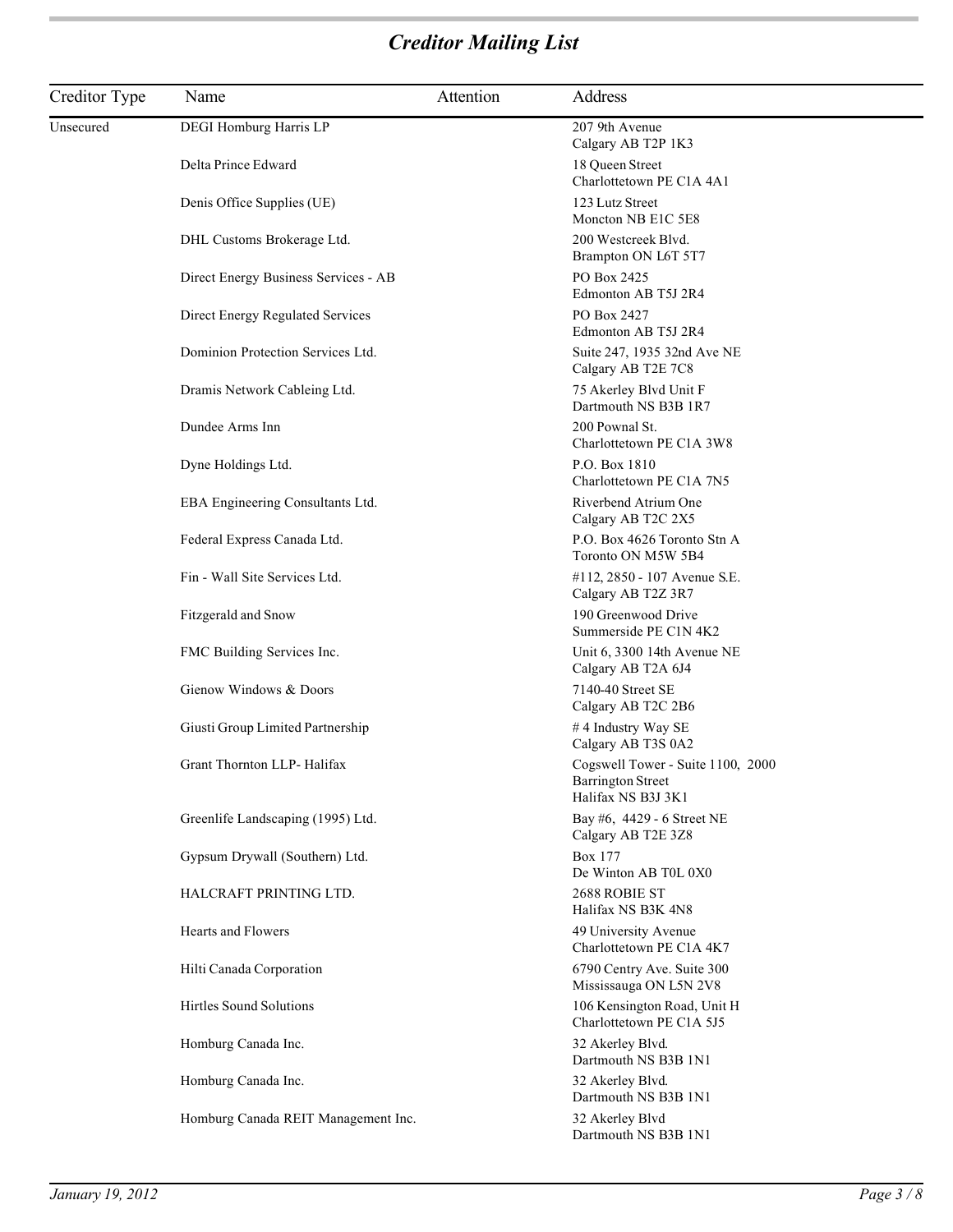| Creditor Type | Name                                  | Attention | Address                                                                  |
|---------------|---------------------------------------|-----------|--------------------------------------------------------------------------|
| Unsecured     | Homburg Canada REIT Management Inc.   |           | 32 Akerley Blvd<br>Dartmouth NS B3B 1N1                                  |
|               | Homburg Insurance Company Ltd         |           | 1740 Brunswick Street, Suite 100<br>Halifax NS B3J 3X8                   |
|               | Homco Realty Fund (12) L.P.           |           | 32 Akerley Blvd<br>Dartmouth NS B3B 1N1                                  |
|               | Homco Realty Fund (130) LP            |           | 1 Place Alexis Nihon<br>Montreal QC H3Z 3B8                              |
|               | Home Depot                            |           | P.O. Box 4609, Stn. A<br>Toronto ON M5W 4Z5                              |
|               | Home Depot                            |           | P.O. Box 4609, Stn. A<br>Toronto ON M5W 4Z5                              |
|               | <b>HSBC Bank Canada</b>               |           | 2001 McGill College, suite 300<br>Montréal QC H3A 1G1                    |
|               | <b>HSBC Bank Canada</b>               |           | 2001 McGill College, suite 300<br>Montréal QC H3A 1G1                    |
|               | <b>HSBC Bank Canada</b>               |           | 407-8th Avenue SW<br>Calgary AB T2P 1E5                                  |
|               | <b>HSBC Bank Canada</b>               |           | 407-8th Avenue SW<br>Calgary AB T2P 1E5                                  |
|               | <b>HSBC</b> Mastercard                |           | P.O. Box 6044, Stn Centre-Ville<br>Montréal QC H3C 3X2                   |
|               | IB Jensen Masonry Ltd.                |           | 3632 Manchester Rd. SE<br>Calgary AB T2G 3Z5                             |
|               | Inverness Construction Corp.          |           | 175 4639 Manhattan Rd. SE<br>Calgary AB T2G 4B3                          |
|               | Island Chemicals Inc.                 |           | P.O. Box 2829, 5 Garfield Street<br>Charlottetown PE C1A 8C4             |
|               | Island Coastal Services Ltd.          |           | P.O. Box 151, 155 Belvedere Avenue<br>Charlottetown PE C1A 7K4           |
|               | Island Investment Development Inc.    |           | 94 Euston Street - PO Box 1176<br>Charlottetown PE C1A 7M8               |
|               | J & S Sheet Metal                     |           | 24 E Garfield Street<br>Charlottetown PE C1A 6A5                         |
|               | James C. Johnson Associates Inc.      |           | Suite 2 Pickard Building<br>Charlottetown PE C1A 8R4                     |
|               | Jennings Capital                      |           | 308-4th Avenue SW-2700<br>Calgary AB T2P 0H7                             |
|               | JNA Mechanical Ltd.                   |           | 383 Coventry Road N.E.<br>Calgary AB T3K 5N2                             |
|               | Kaba Ilco Inc.                        |           | c/o Fairway Associates, 3 baye Vista<br>Court<br>Shediac Cape NB E4C 2Y7 |
|               | <b>KBM Commercial Floor Coverings</b> |           | 1260 - 26 Avenue SE<br>Calgary AB T2G 5S2                                |
|               | Key West Projects                     |           | 635-8th Avenue SW-1700, Calagry AB<br>Calgary AB T2P 1G7                 |
|               | Keywest Projects                      |           | 635-8th Avenue SW, 17th floor, Calagry<br>AB<br>Calgary AB T2P 1G7       |
|               | Kindersley Contracting Ltd.           |           | 175 4639 Manhattan Road SE<br>Calgary AB T2G 4B3                         |
|               | Kindersley Leasing Corporation        |           | 175 - 4639 Manhattan Road SE<br>Calgary AB T2G 4B3                       |
|               | Kindersley Management Corporation     |           | 175, Manhattan Road SE<br>Calgary AB T2G 4B3                             |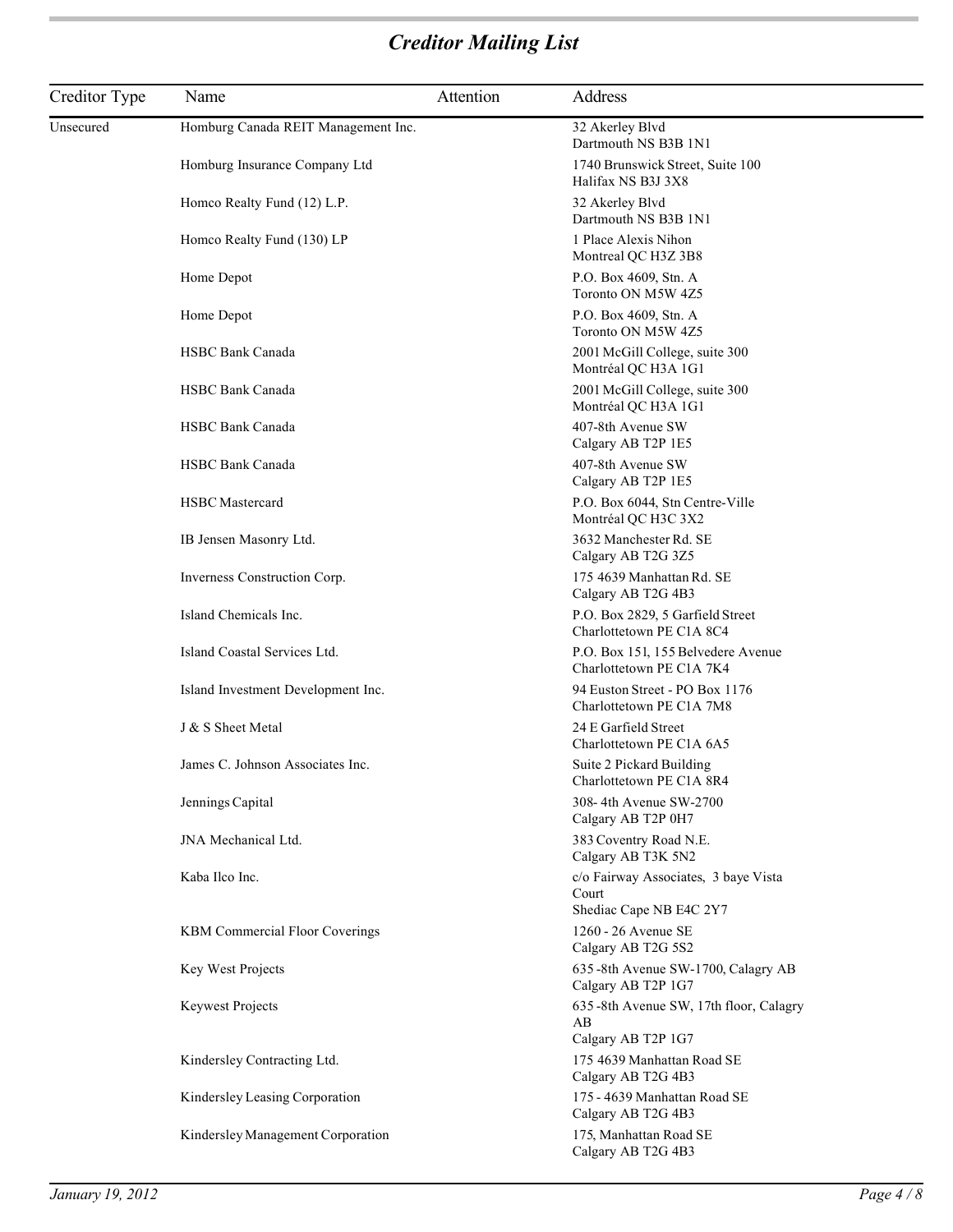| Creditor Type | Name                                                 | Attention          | Address                                                                 |
|---------------|------------------------------------------------------|--------------------|-------------------------------------------------------------------------|
| Unsecured     | Lafarge Canada Inc.                                  |                    | PO Box 2532 Station M<br>Calgary AB T2P 5P9                             |
|               | Lightform Canada Inc.                                |                    | 10545 - 124 Street<br>Edmonton AB T5N 1R8                               |
|               | Loyens & Loeff N.V.                                  | Harriette Hofstede | Blaak 31<br>Rotterdam, 3011 GA The Netherlands                          |
|               | MacArthur's Appliances                               |                    | 96 Mt. Edward Road<br>Charlottetown PE C1A 5S6                          |
|               | MacLeod Dixon                                        |                    | 3700 Canterra, 400 - 3rd Street SW<br>Calgary AB T2P 4H2                |
|               | Maestro PMS                                          |                    | 8300 Woodbine Ave 5th Floor<br>Markham ON L3R 9Y7                       |
|               | McCaw Environmental Protection Alberta               |                    | 90 Evansbrooke Park NW<br>Calgary AB T3P 1E4                            |
|               | McDonald, Sally                                      |                    | 8805 63 Avenue<br>Grande Prairie AB T8W 2V4                             |
|               | McInnes Cooper                                       |                    | 1300-1969 Upper Water Street<br>Halifax NS B3J 2V1                      |
|               | MechWave Engineering Ltd.                            |                    | 200, 1518 Seventh Street SW<br>Calgary AB T2R 1A7                       |
|               | Meijers Assurantiën                                  |                    | Postbus 707<br>Amsteveen 1180 AS Netherlands                            |
|               | MHI Funds Mgmt                                       |                    | 635 -8th Avenue SW, 7th floor, Calagry<br>AВ<br>Calgary AB T2P 1G7      |
|               | Moe Hannah McNeil LLP                                |                    | 635-8th Avenue SW-800<br>Calgary AB T2P 1G7                             |
|               | MRW                                                  |                    | 852, New Glasgow road<br>Charlottetown PE C1E 1Z4                       |
|               | N.V. Nederlandsch Administratie - en<br>trustkantoor |                    | Herengracht 420<br>Amsterdam 11017 BZ Netherlands                       |
|               | National Neon Displays Ltd.                          |                    | #12, 1115 - 48th Avenue SE<br>Calgary AB T2G 2A7                        |
|               | Office Interiors Inc.                                |                    | 656 Windmill Road<br>Dartmouth NS B3B 1B8                               |
|               | Osler, Hoskin & Harcourt                             |                    | 1000 rue De La Gauchetiere Ouest, Bureau<br>2100<br>Montreal QC H3B 4W5 |
|               | Pagnotta Industries Inc.                             |                    | 3269 Parson Rd.<br>Edmonton AB T6N 1B4                                  |
|               | Parlee McLaws LLP                                    |                    | 3400 Petro-Canada Centre, 150 - 6<br>Avenue SW<br>Calgary AB T2P 3Y7    |
|               | Pater Audio                                          |                    | 355 York Point Rd.<br>Cornwall PE C0A 1H0                               |
|               | Persta Ressources Ltd.                               |                    | 308-4th Avenue SW-2717<br>Calgary AB T2P 0H7                            |
|               | Porter Tile & Marble (1991) Ltd.                     |                    | 5746 Burleigh Cres. SE<br>Calgary AB T2H 1Z8                            |
|               | Precision Mechanical Inc.                            |                    | 4-G Walker Drive<br>Charlottetown PE C1A 8S6                            |
|               | Preecision aluminum Manfacturing 2009 In             |                    | 5150 46 Avenue SE<br>Salmon Arm BC V1E 1X2                              |
|               | Premier Petroleum Corp                               |                    | 635-8th Avenue SW-2200, Calagry AB<br>Calgary AB T2P 1G7                |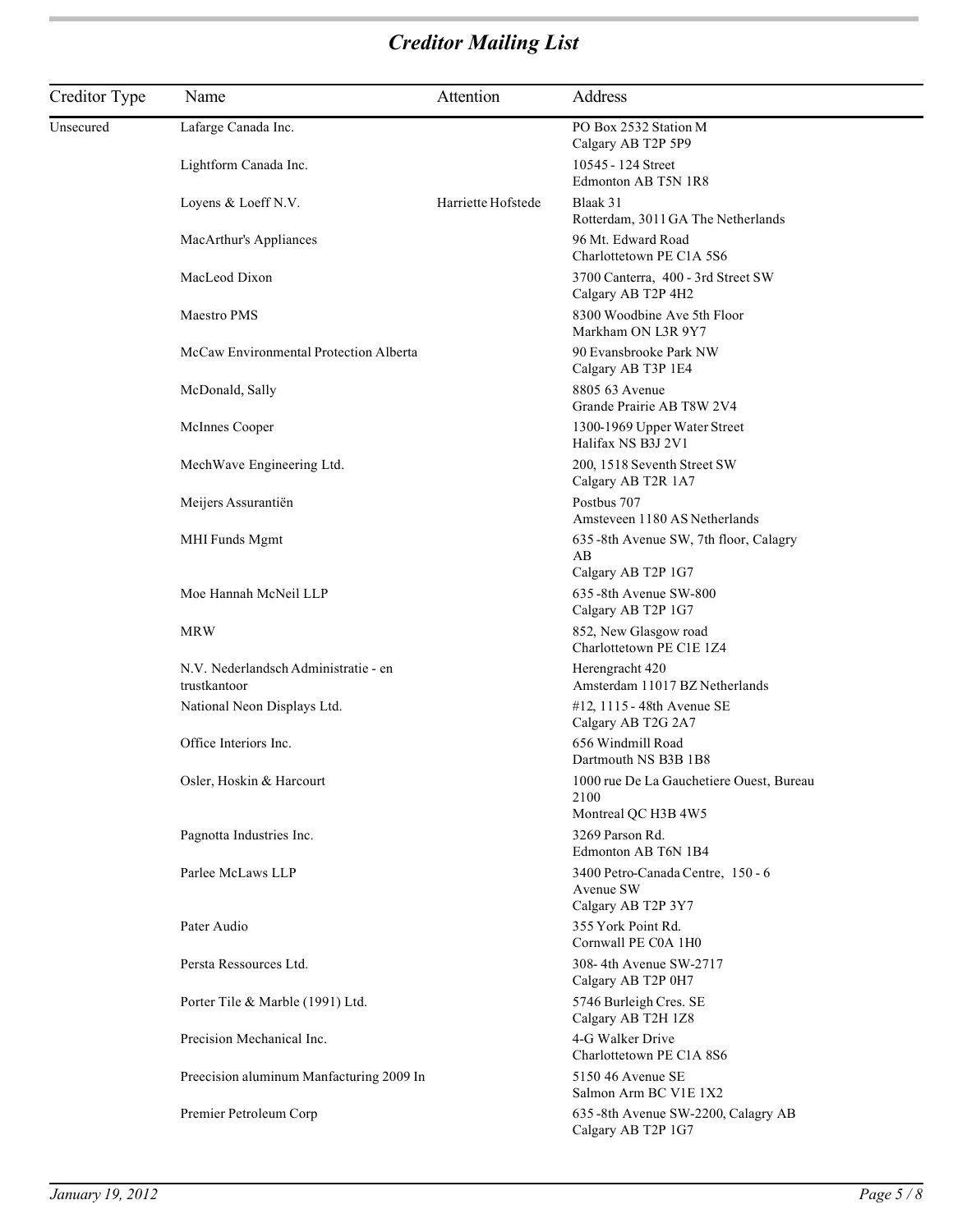| Creditor Type | Name                                    | Attention     | Address                                                             |
|---------------|-----------------------------------------|---------------|---------------------------------------------------------------------|
| Unsecured     | Provincial Tax Commissioner             |               | PO Box 1330<br>Charlottetown PE C1A 7N1                             |
|               | R & M Rubber Stamp Co.                  |               | 10 Akerley Blvd., Unit 7<br>Dartmouth NS B3B 1J4                    |
|               | Registry of Joint Stock Companies       |               | 1505 Barrington Street<br>Halifax NS B3J 2Y4                        |
|               | Reno-Ready Floors                       |               | 630 Rocky Ridge View NW<br>Calgary AB T3G 5C2                       |
|               | Revenu Quebec                           |               | 3800 rue Marly<br>Quebec City QC G1X 4A5                            |
|               | RGO Office Product Partnership          |               | 100, 229 33rd Street NE<br>Calgary AB T2A 4Y6                       |
|               | Richerd Homburg                         |               | 1741 Brunswick Street<br>Halifax NS B3J 3X8                         |
|               | Rieger, Darren                          |               | Box 895<br>Trochu AB T0M 2C0                                        |
|               | <b>Ritch Durnford</b>                   |               | CIBC Building 1200-1809 Barrington<br>Street<br>Halifax NS B3J 3K8  |
|               | Robertson & Associates Engineering Ltd. |               | 138, 4242 - 7 Street S.E.<br>Calgary AB T2G 2Y8                     |
|               | Roger Welsh                             |               | 4904-135 Ridge road<br>Radium Hot Springs BC V0A 1M0                |
|               | <b>ROGERS</b>                           |               | C.P. 11442<br>MONTREAL QC H3C 5J2                                   |
|               | Romspen Mortgage Corporation            |               | 162 Cumberland Street - Suite 300<br>Toronto ON M5R 2N5             |
|               | Romspen Mortgage Corporation            |               | 162 Cumberland Street - Suite 300<br>Toronto ON M5R 2N5             |
|               | Rona Revy Inc.                          |               | 287 RONA H&G Calgary Crowfoot<br>Calgary AB T3G 4C8                 |
|               | Rothschild (Canada) Ltd.                |               | 1002 Sherbrooke Street West, Suite 2300<br>Montreal QC H3A 3L6      |
|               | Royal Bank Life Insurance Company       |               | po box 2691 station A<br>Toronto ON M5W 2N7                         |
|               | Royal Construction Limited              |               | 39, 3610 - 50th Avenue S.E.<br>Calgary AB T2B 3N9                   |
|               | Royal Construction Ltd.                 | Shelley Allen | 39, 3610-50th Avenue S.E.<br>Calgary AB T2B 3N9                     |
|               | Rwam Insurance Administrators           |               | 49 Industrial Drive<br>emera ON N3B 3B1                             |
|               | Shaw Cablesystems G.P.                  |               | P.O. Box 2468 Stn. Main<br>Calgary AB T2P 4Y2                       |
|               | Sign Craft                              |               | P.O. Box 371<br>Charlottetown PE C1A 7K7                            |
|               | Skyline Roofing Ltd.                    |               | #261185 Wagon Wheel Way<br>Rocky View AB T4A 0E2                    |
|               | Sotheby's International Realty Quebec   |               | 290 Place d'Youville<br>Montreal QC H2Y 2B6                         |
|               | <b>St.Croix Printing</b>                |               | P.O. Box 250<br>St. Stephen NS B3B 1N1                              |
|               | <b>Standard Textile</b>                 |               | World Headquarters, P.O. Box 371805<br>Cincinatti OH 45222-1805 USA |
|               | Stantec Consulting inc.                 |               | 49, Frederick street<br>Kitchener ON N2H 6M7                        |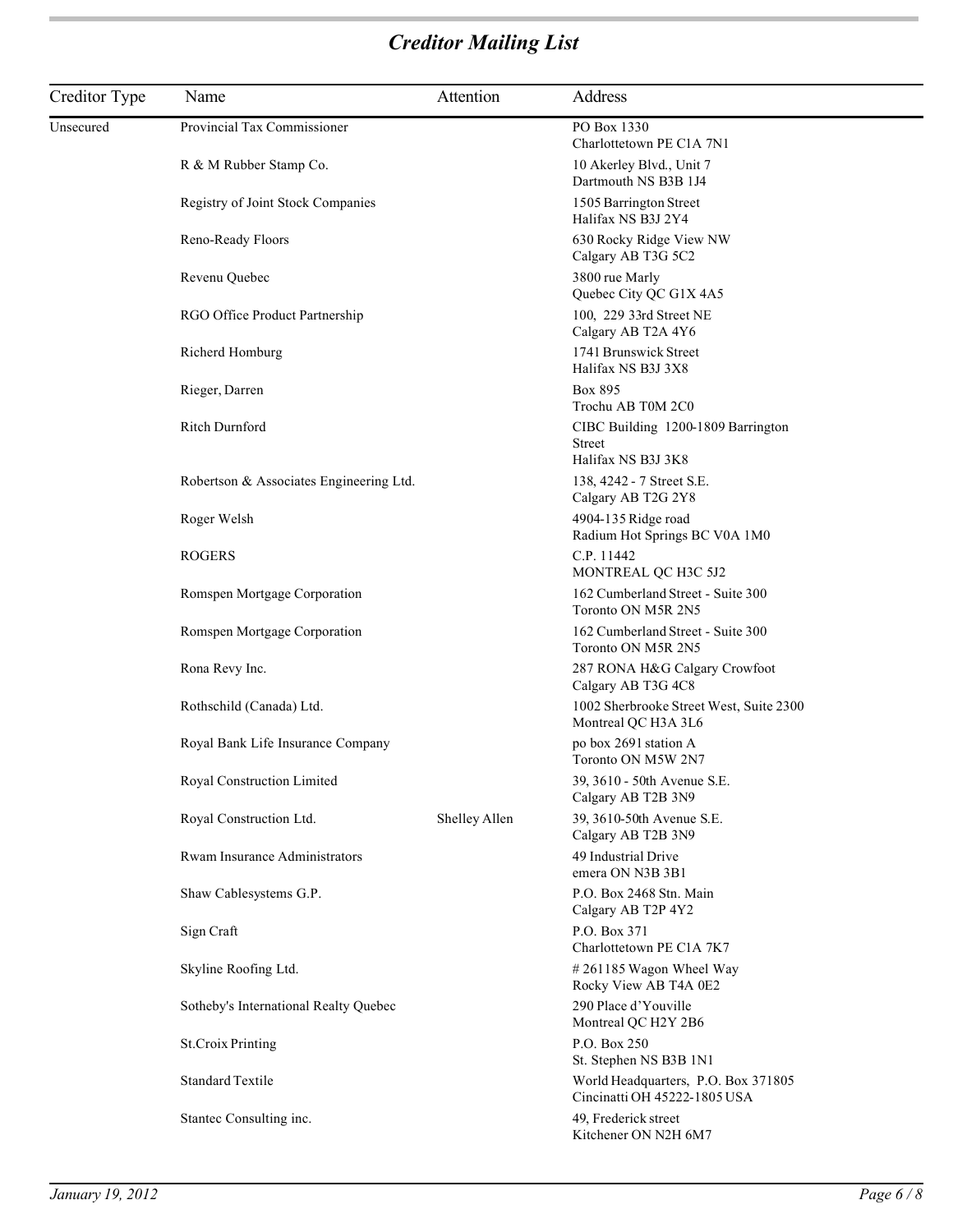| Creditor Type | Name                                                          | Attention | Address                                                                                                    |
|---------------|---------------------------------------------------------------|-----------|------------------------------------------------------------------------------------------------------------|
| Unsecured     | Statoil                                                       |           | 635-8th Avenue SW-3600, Calagry AB<br>Calgary AB T2P 1G7                                                   |
|               | Stewart McKelvey (PEI)                                        |           | PO Box 2140<br>Charlottetown PE C1A 8B9                                                                    |
|               | <b>Stewart McKelvey Stirling Scales</b>                       |           | P.O. Box 997<br>Halifax NS B3J 2X2                                                                         |
|               | Stichting Administratiekantoor Homburg<br>Eastern Europe Fund |           | Beckeringhstraat 37<br>Soest, 3763 Netherlands                                                             |
|               | <b>TAQA North</b>                                             |           | 308-4th Avenue SW-2800<br>Calgary AB T2P 0H7                                                               |
|               | Taqa North Ltd.                                               |           | 19th floor 308 4th ave SW<br>Calgary AB T2P 0H7                                                            |
|               | Taylor Realties Limited                                       |           | P.O. Box 1810<br>Charlottetown PE C1A 7N5                                                                  |
|               | TechnoMedia                                                   |           | 17 Pownal Street<br>Charlottetown PE C1A 3V7                                                               |
|               | Tents for Events                                              |           | PO Box 24016<br>Stratford PE C1B 2V5                                                                       |
|               | The Cadillac Fairview Corporation Ltd.                        |           | Ste 300 - 645 7 Ave<br>Calgary AB T2P 4G8                                                                  |
|               | The Guardian                                                  |           | 165 Prince Street<br>Charlottetown PE C1A 7L8                                                              |
|               | ThyssenKrupp Elevator                                         |           | 410 Passmore Ave Unit 1<br>Toronto ON M1V 5C3                                                              |
|               | <b>Total Firestop</b>                                         |           | 1023, 31 Jamieson Avenue<br>Red Deer AB T4P 0J1                                                            |
|               | Tourism Industry Association of PEI                           |           | Meetings & Conventions Prince Edward<br>Island, P.O. Box 972 - 91 Water Street<br>Charlottetown PE C1A 7M4 |
|               | Town and Country Uniforms                                     |           | 5675 Cristophe-Colomb<br>Montreal QC H2S 2E8                                                               |
|               | Trains Lawn Care Services Ltd.                                |           | 132-250 Shawville Blvd SE, PO Box 198<br>Calgary AB T2Y 2Z7                                                |
|               | TravelClick Inc.                                              |           | PO Box 4376 - T43761C, Postal Station A<br>Toronto ON M5W 3V5                                              |
|               | Tri / Jay Electric Ltd.                                       |           | 2715a Centre Street<br>Calgary AB T2E 2V5                                                                  |
|               | Triple L Acoustic's & Drywall Ltd.                            |           | 9655 - 85 Ave<br>Grande Prairie AB T8V 3K4                                                                 |
|               | Tucker Wirelinie Services                                     |           | 635-8th Avenue SW Calagry AB<br>Calgary AB T2P 1G7                                                         |
|               | Tuscany Drywall Limited Partnership                           |           | 4 Industry Way SE<br>Calgary AB T3S 0A2                                                                    |
|               | Uni Invest Hold NV                                            |           | Beckeringhstraat 36<br>Soest, 3762 Netherlands                                                             |
|               | Unispray Irrigation Systems Ltd.                              |           | 940 Lake Christina Way S.E.<br>Calgary AB T2J 2R3                                                          |
|               | Vacation World Travel                                         |           | Suite 209, Chinook Park Plaza<br>Calgary AB T2H 0J9                                                        |
|               | Verizon Canada                                                |           | Lockbox No. T57443C, P.O. Box 57443,<br><b>Station A</b><br>Toronto ON M5W 5M5                             |
|               | Victory Painting                                              |           | 100, 3605 29th Street NE<br>Calgary AB T1Y 5W4                                                             |
|               | Vipond Fire Protection                                        |           | Division of Vipond Inc.<br>Moncton NB E1E 3Y8                                                              |